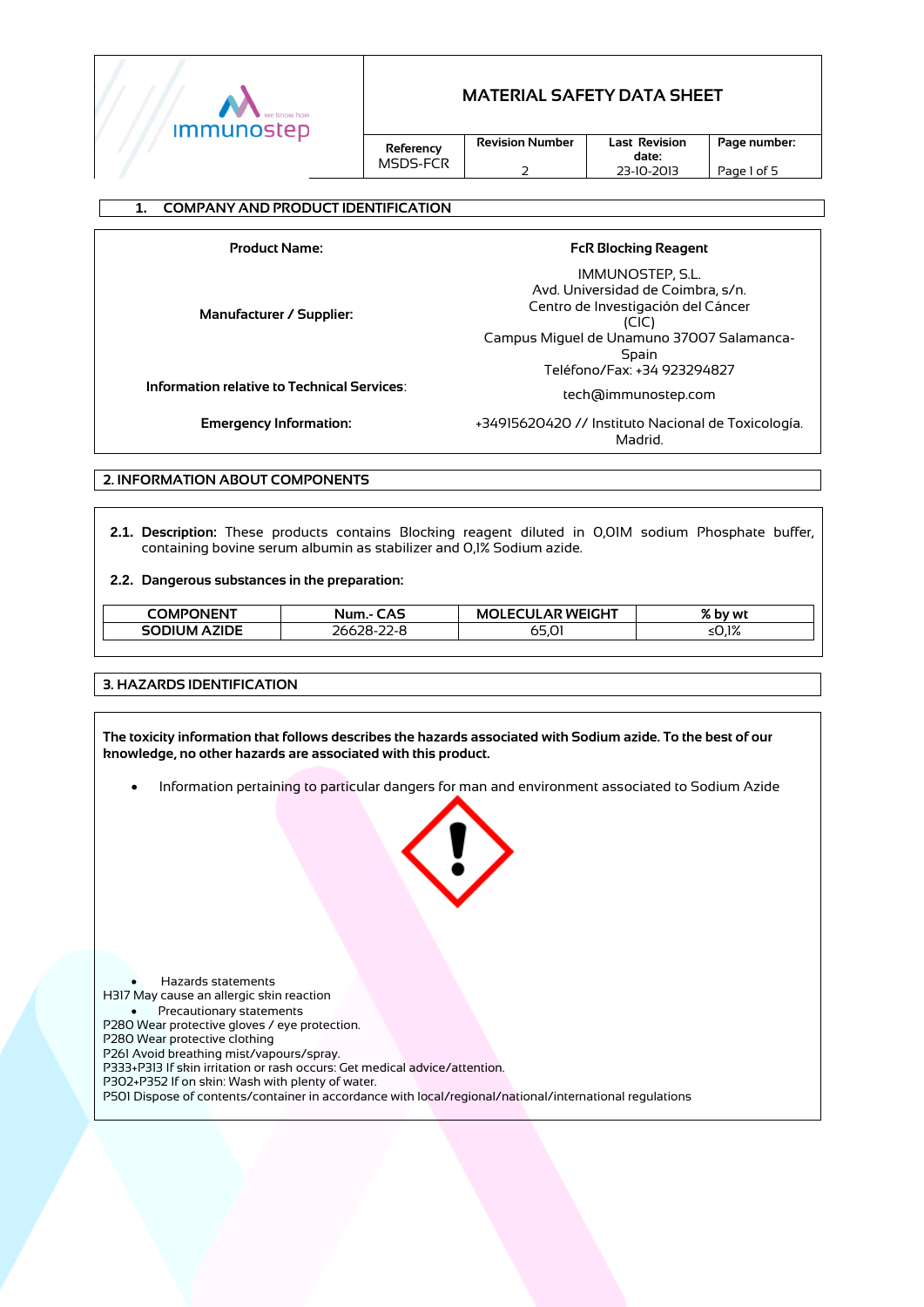

| Referency |  |
|-----------|--|
| MSDS-FCR  |  |

### **4. FIRST AIDS MEASURES**

- Symptoms of poisoning may even occur after several hours; therefore provide medical observation for at least 48 hour after accident.
- After inhalation: Remove to fresh air. If individual is not breathing, give artificial respiration and obtain medical attention.
- After skin contact: Immediately wash with copious amounts of water while removing contaminated clothing.
- After eye contact: Rinse opened eye for 15 minutes under running water and seek medical advice.
- After swallowing: Wash out mouth with water and seek medical advice immediately showing the container or label of the product.

#### **5. FIRE FIGHTING MEASURES**

| Extinguishing media:                 | Water spray<br>٠<br>Carbon dioxide, dry chemical powder or appropriate foam                                                                                                                                                                                           |
|--------------------------------------|-----------------------------------------------------------------------------------------------------------------------------------------------------------------------------------------------------------------------------------------------------------------------|
| Special firefighting procedures:     | Wear self-contained breathing apparatus and protective<br>$\bullet$<br>clothing to prevent contact with skin and eyes.                                                                                                                                                |
| Unusual fire and explosions hazards: | Sodium azide upon thermal decomposition may emit toxic<br>$\bullet$<br>gases, including nitrogen oxides. However, due to the<br>composition and volume of this product, combustion<br>products generated from it are not expected to present a<br>significant hazard. |

### **6. ACCIDENTAL RELEASE MEASURES**

- Wear protective equipment.
- Absorb with liquid-binding material and placed in closed containers for disposal. Avoid generation of aerosols during clean up.
- Ventilate area and wash spill site after material pickup is complete.

### **7. HANDLING AND STORAGE**

#### **7.1 Handling precautions**

Avoid inhaling, ingestion and contact with eyes and skin.

#### **7.2 Storage:**

- Requirements to be met by storerooms and receptacles:
	- Information about storage in one common storage facility:

No special requirements

Do not store together with oxidizing and acidic materials as well as heavy-metal compounds.

 Further information about storage conditions:

None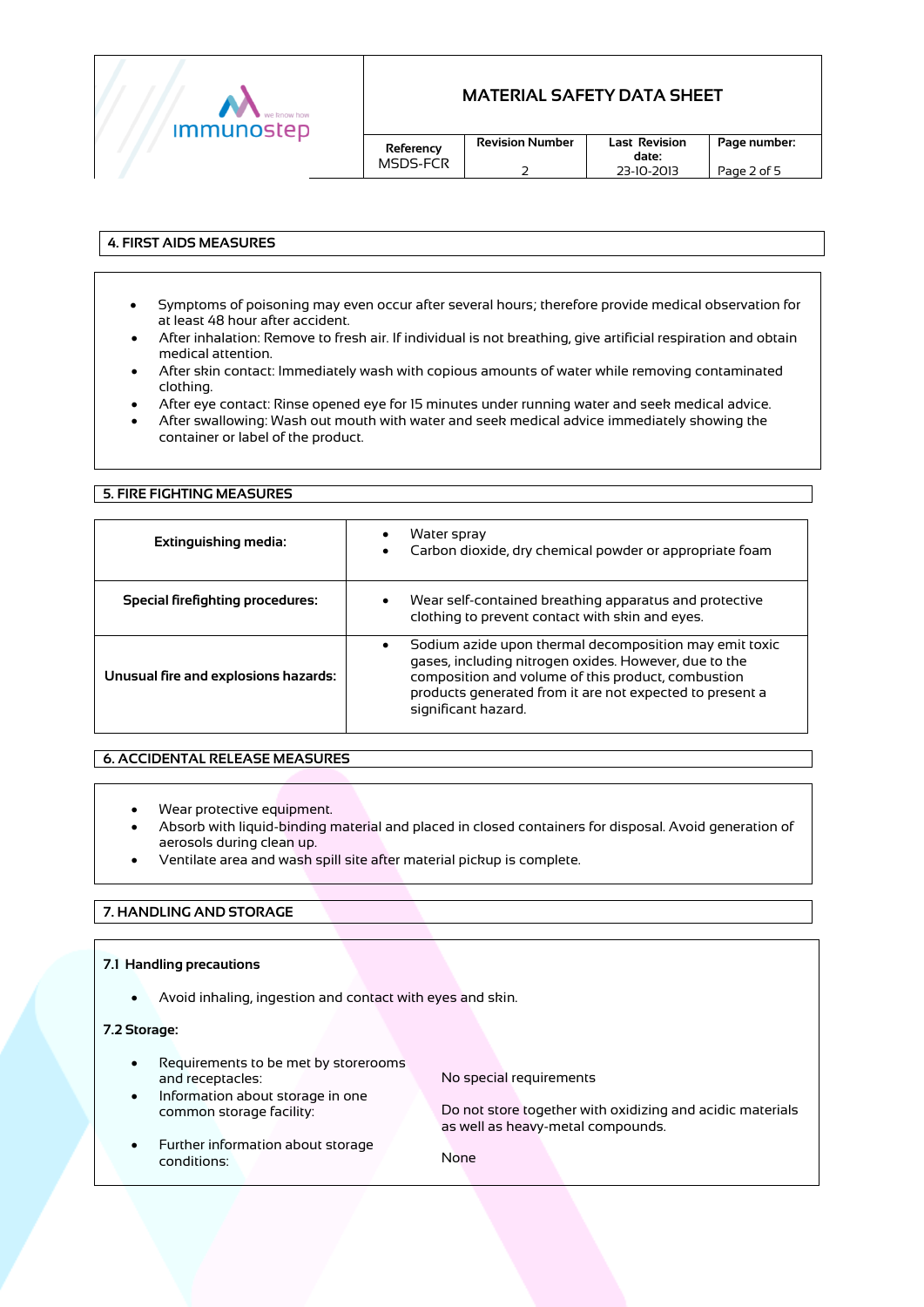

| Referency<br>MSDS-FCR |  |
|-----------------------|--|
|                       |  |

**Revision Number** 2

### **8. EXPOSURE CONTROLS AND PERSONAL PROTECTION**

**Components with limit values that require monitoring at the workplace:**

The product does not contain any relevant quantities of material with critical values that have to be monitored at the workplace.

**date:** 

| <b>Engineering controls:</b> | Use in well ventilated area. |
|------------------------------|------------------------------|
|                              |                              |

**Respiratory protection:** Not required.

**Eye protection:**  Safety glasses



**Body protection:** Protective work clothing; impervious gloves, such a latex or equivalent, should be worn to prevent skin contact

## **9. PHYSICAL AND CHEMICAL PROPERTIES**

| <b>Physical state:</b>      | Liquid                                                        |
|-----------------------------|---------------------------------------------------------------|
| Colour:                     | Colourless                                                    |
| Odour:                      | <b>Odourless</b>                                              |
| <b>Change in condition</b>  | Melting point: Not determined<br>Boling point: Not determined |
| Flash point:                | Not applicable                                                |
| <b>Danger of explosion:</b> | Forms very sensitive explosive metallic compounds             |
| Vapour pressure:            | Not available                                                 |
| Density:                    | Not determined                                                |
| Solubility in water:        | Soluble                                                       |
| pH:                         | Not determined                                                |
|                             |                                                               |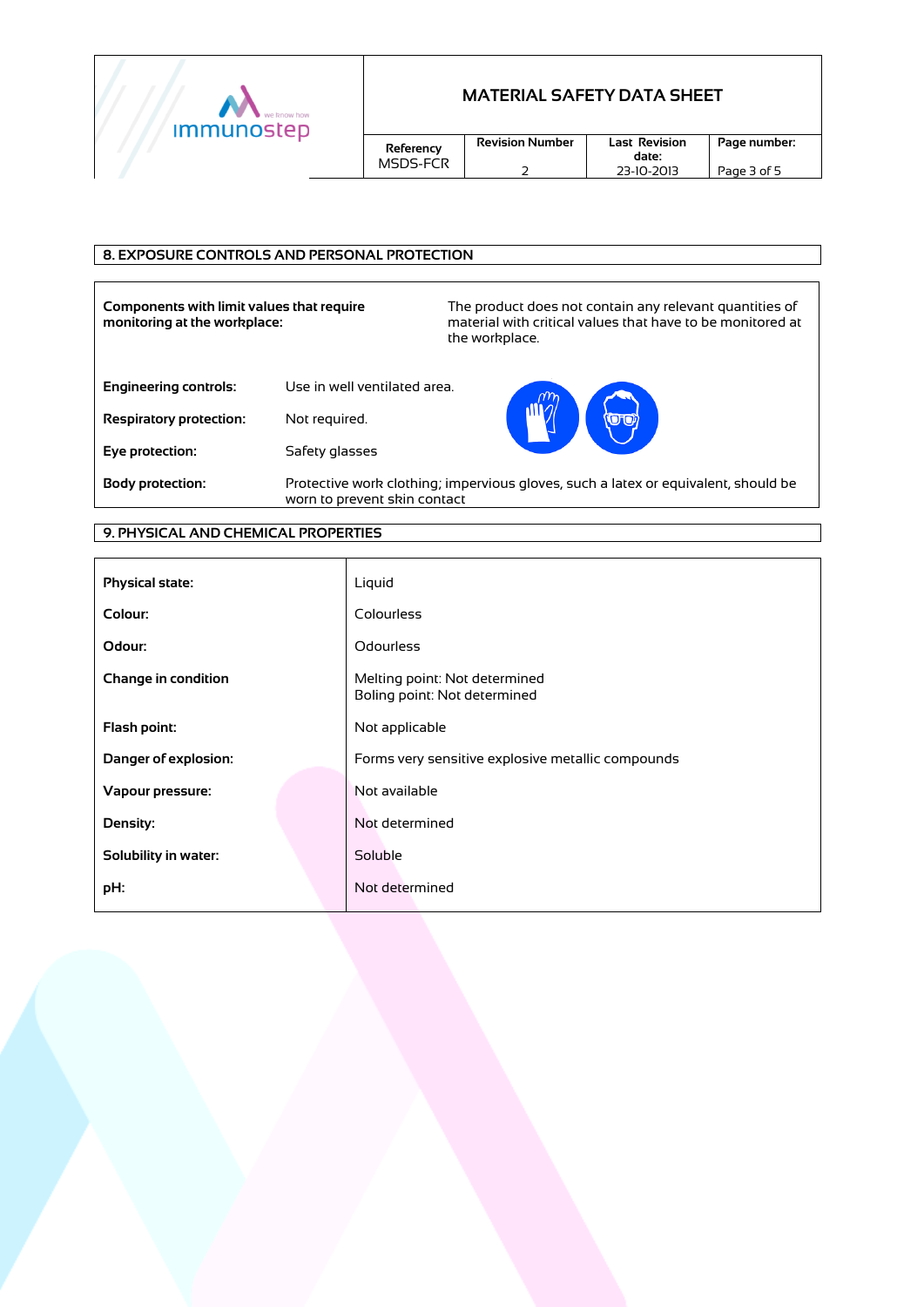

**date:** 

| Referency |  |
|-----------|--|
| MSDS-FCR  |  |

 $\overline{2}$ 

# **10. STABILITY AND REACTIVITY Stability: Material to be avoid Dangerous decompositions products: Additional information:** Stable under normal temperatures and pressures Strong oxidizing agents Metals and metallic compounds Cyano compounds Sodium azide forms explosive compounds with heavy metals. Repeated contact of low concentration of azide with lead and copper commonly found in pumbling drains may result in the build up of shock sensitive compounds. Nitrogen oxides (NOx) Azide compounds should be flushed with large volumes of water during disposal to avoid deposits in metal drains.

### **11. TOXICOLOGICAL INFORMATION**

| Acute toxicity for hazardous ingredients:             | Oral LD50 Rat: 27 mg/Kg<br>$\bullet$                                                                                                                       |
|-------------------------------------------------------|------------------------------------------------------------------------------------------------------------------------------------------------------------|
| Sodium azide                                          | Although its concentration in this product is low,<br>sodium azide is harmful if swallowed, inhaled or<br>absorbed through skin.                           |
| Potential effects of chronic exposure to sodium azide | Prolonged or repeated exposure to sodium azide may<br>result in pounding headaches, eye and nose irritation,<br>low blood pressure, fatique and dizziness. |

#### **12. ECOLOGICAL INFORMATION**

**Ecotoxicity:** Toxic for fish and other water organism

#### **13. DISPOSAL CONSIDERATIONS**

| <b>Recommendation:</b> | This material must be disposed of in accordance with all local, state and<br>provincial regulations.<br>Do not allow product to reach sewage system.                     |
|------------------------|--------------------------------------------------------------------------------------------------------------------------------------------------------------------------|
| Uncleaned packagings:  | Recommendation: Disposal must be according to state and local<br>regulations.<br>Recommended cleansing agent: Water, if necessary with cleansing<br>$\bullet$<br>agents. |